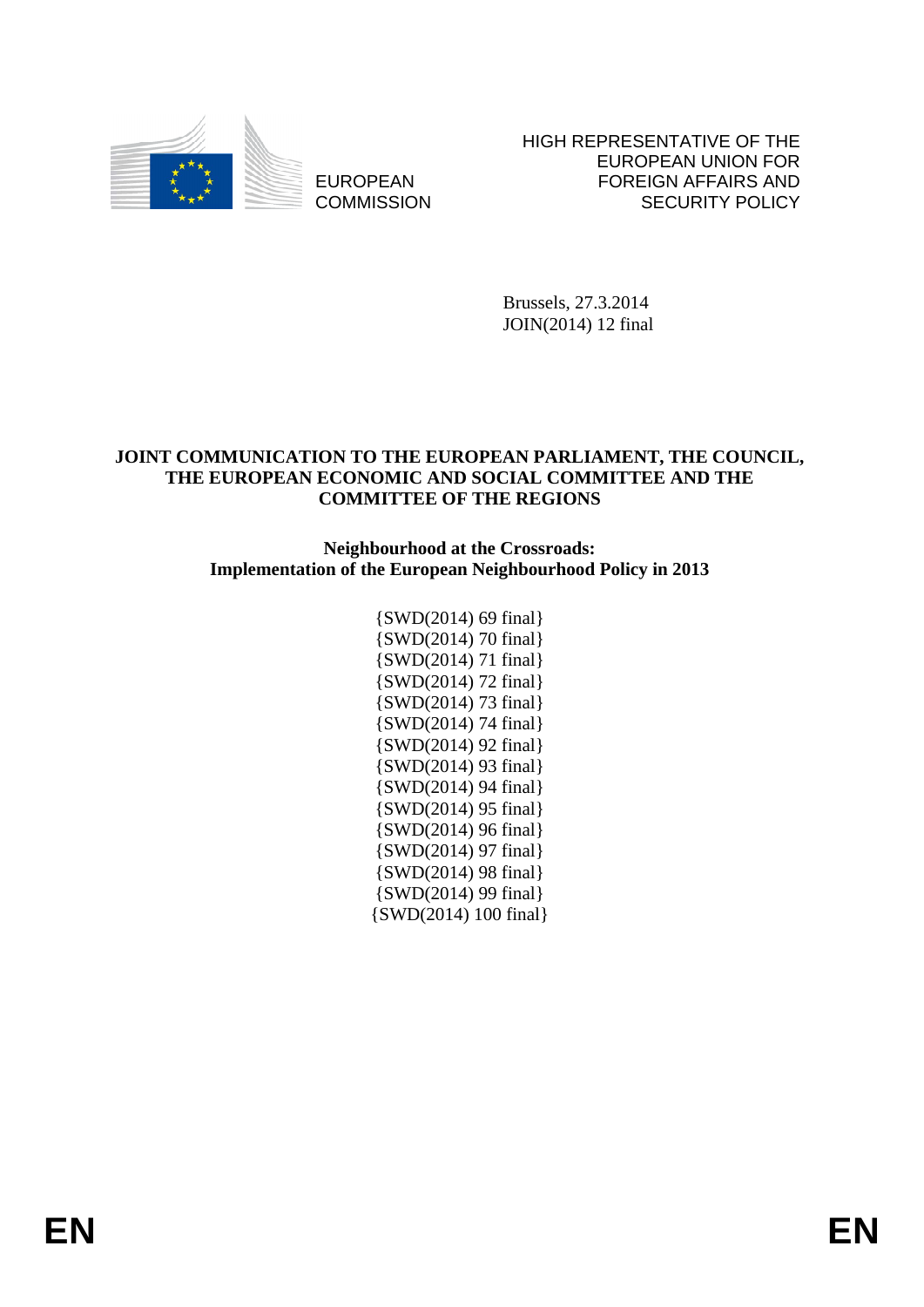### **1. Introduction**

The European Neighbourhood Policy (ENP) aims at developing a special relationship between the EU and each of its partner countries, contributing to an area of security, prosperity and good neighbourliness. 2013 has seen some progress towards these objectives. Reform efforts, both in eastern and southern ENP countries, continued and the EU supported these efforts. But it was also, once again, a year of crises, reflecting political instability and continuing difficult socio-economic conditions across a number of countries in the neighbourhood. Security challenges — both domestic and regional increased and, in some countries, partly reversed democratic reform achievements of previous years and stunted prospects for economic recovery.

This joint communication, accompanied by a set of joint staff working documents, $<sup>1</sup>$  looks</sup> at how the EU and partner countries<sup>2</sup> have progressed in implementing jointly agreed reform objectives, and addressed particular challenges facing both sides.

Developments in 2013 — both positive and negative — underlined that the success of the policy is directly dependent on the ability and commitment of governments to reform and to deepen relations with the EU, as well as on the capacity to explain and gain popular support and adherence to this agenda. Tailored to support reforms and incremental change over a period of time, the policy has faced some challenges in steering partners towards adopting policies that would bring more security, and more democratic and economic reform in moments of abrupt change and rupture of political and social stability.

Partners' reform paths and ambitions in their relations with the EU, as well as the challenges they face, are becoming more diverse. The choices made by some countries will require greater differentiation in the relations between the EU and its partners, in order to respond to the expectations and needs of each partner, while also safeguarding the EU's own strategic interests. The EU remains committed to building partnerships with each of its neighbours that reflect their individual needs, capacity and reform objectives.

Achieving the agreed reform objectives in partner countries is also influenced by their regional environment, and other players' actions and — sometimes conflicting objectives. Some eastern European partner countries, in addition to the still fragile nature of their political reforms, slow economic growth, and structural economic weaknesses, have faced clear outside pressure, such as potential changes in energy pricing and artificial obstacles to trade, because of their objective of establishing closer links with the EU. In the Southern Neighbourhood, the actions of several regional or global players have also affected developments such as the conflict in Syria and the political (and economic) crisis in Egypt. With the view to making the ENP more effective and relevant, the EU will for

 $\frac{1}{1}$  This joint communication is accompanied by: twelve Country Progress Reports assessing the implementation of the ENP in 2013 in countries with which an ENP Action Plan or an equivalent document has been agreed; two regional progress reports reviewing the progress made in 2013 in the implementation of the Eastern Partnership and the Partnership for Democracy and Shared Prosperity; and a statistical annex.

The European Neighbourhood includes Algeria, Armenia, Azerbaijan, Belarus, Egypt, Georgia, Israel, Jordan, Lebanon, Libya, the Republic of Moldova (hereafter referred to as Moldova), Morocco, Palestine (this designation used in this document does not entail any recognition of Palestine as a state and is without prejudice to positions on the recognition of Palestine as a state*),* Syria, Tunisia and Ukraine.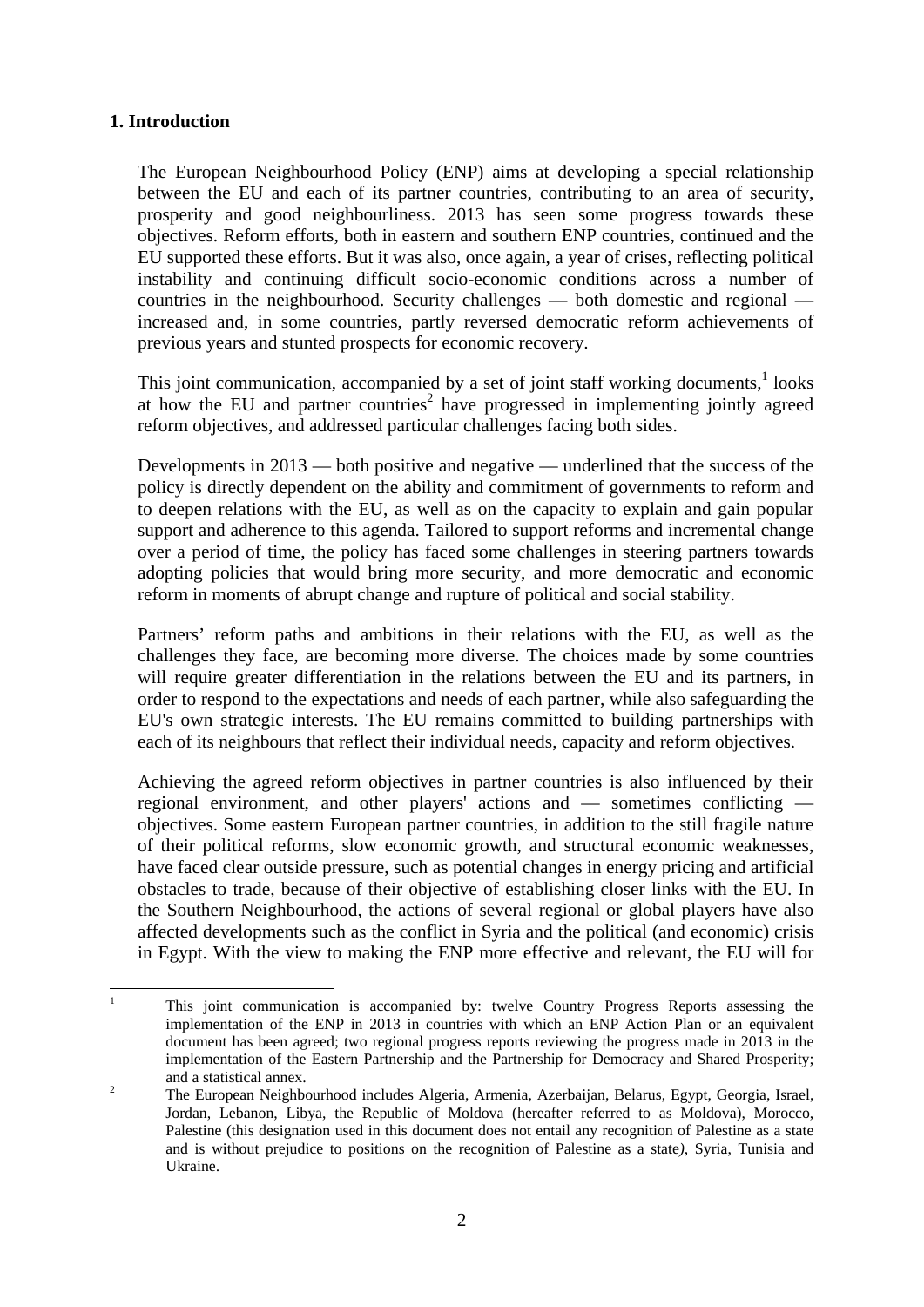its part continue to reach out to and engage with these regional and global players to ensure that reform efforts are not thwarted by conflicting policy objectives. EU's neighbourhood partners as well as their immediate neighbours all stand to gain from democratic and economic reforms.

The dramatic events in Ukraine have demonstrated how an uncommitted government, disconnected from the wider sentiment of the population and subject to unacceptable external pressure can provok great political and social disarray.

The EU is acting decisively in cooperation with its international partners to support the country's new authorities to stabilise the situation, preserve the country's unity while fully respecting all communities and groups of population and address the people's aspirations. To this effect the European Commission announced on 5 March 2014 a Support Package for Ukraine<sup>3</sup>, frontloading and reinforcing many of the EaP policies and instruments. The proposed measures could bring overall support of at least EUR 11 billion over the coming years from the EU budget and EU-based international financial institutions in addition to the significant funding being provided by the IMF and the World Bank. Underpinning this approach is the ambition to help Ukraine fulfil the aspirations, which have been clearly demonstrated by citizens and civil society in the unprecedented events in Kiev and throughout the country.

On 18 March 2014, the Russian Federation signed a treaty with the de facto authorities of the Republic of Crimea and of the City of Sevastopol, sealing the de facto annexation of Crimea with immediate effect. As stated by Presidents H. Van Rompuy and JM. Barroso on 18 March, the European Union does neither recognise the illegal and illegitimate referendum in Crimea nor its outcome. The sovereignty, territorial integrity and independence of Ukraine must be respected. The European Union does not and will not recognise the annexation of Crimea and Sevastopol to the Russian Federation.

The European Council shares the view on the illegality of the referendum and the ensuing steps, as expressed in its conclusions on 20 March 2014. On the next day, the EU and Ukraine signed the political provisions of the Association Agreement, and confirmed their commitment to proceed to the signature and conclusion of the remaining parts of the Agreement which together with the political provisions constitute a single instrument. As stated in the recent Foreign Affairs Council conclusions<sup>4</sup>, the Association Agreement does not constitute the final goal in the EU-Ukraine cooperation.

Continuing crises in the Southern neighbourhood, in particular the continuing civil war in Syria and its negative impact on the neighbouring countries, have also required sustained attention and engagement by the EU. Thanks to the competences attributed under the Lisbon Treaty, an increasing array of policy instruments, both political and technical, are now at the disposal of the EU and have allowed the EU to play a heightened political role in the transitional process that Tunisia, Egypt and Libya are going through.

The High Representative/Vice President established strong ties with the various political actors and has had unique access even in particularly challenging circumstances, her

 $\frac{1}{3}$ SEC(2014) 200

<sup>4</sup> Council Conclusions on Ukraine, Foreign Affairs Council meeting Brussels 10 February 2014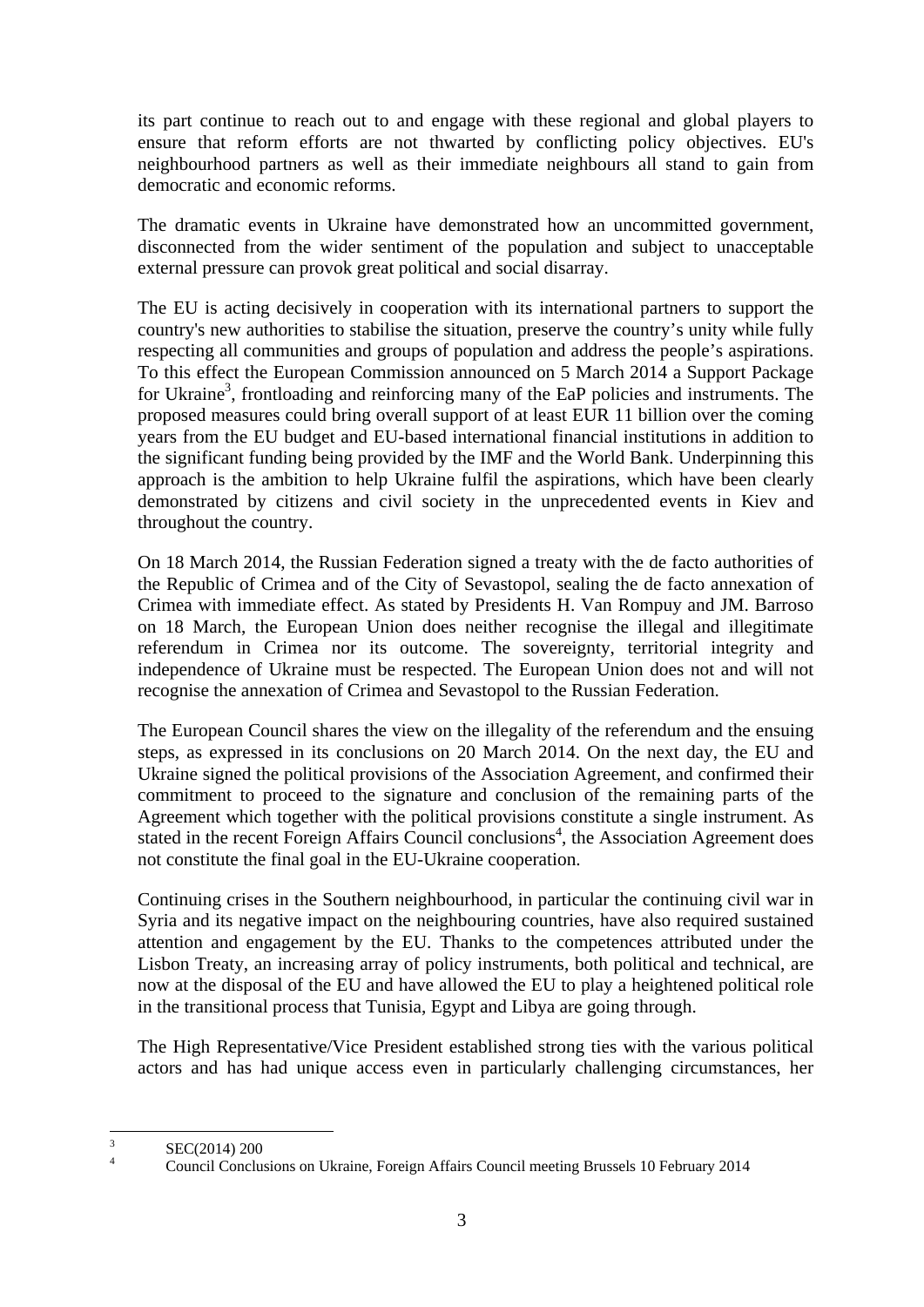meeting with Mr Morsi being perhaps the most prominent example. This has meant that the EU can be vocal with the authorities on those values that it holds dear.

The EU Special Representative for the Southern Neighbourhood, Bernardino Leon and the EU Special Representative for Human Rights Stavros Lambrinidis have also played a unique part by providing good offices and raising the EU's profile in the region.

The EU has also taken immediate and substantial measures to address the consequences of the Syrian civil war and its growing regional implications, e.g. for refugee flows and the risk of strife in Syria's neighbouring countries. The Joint Communication '*Towards a comprehensive EU approach to the Syrian crisis* $<sup>5</sup>$  was accompanied by additional</sup> financial assistance of EUR 400 million in 2013 to deal with the consequences of the crisis. Mindful of the unprecedented effects the crisis has on the Syrian people as well as on the stability of neighbouring countries, the EU has been the largest donor to the victims of the Syria crisis, providing massive humanitarian and non-humanitarian support.

While in several cases it was able to rise to the challenge and react rapidly, the EU should continue to reflect on how the policy and its instruments can better respond to the very diverse contexts in partner countries, and how some components may need to be adjusted, including through the use of additional policy instruments. The need to act rapidly in different kind of situations, with different kind of decision making procedures, has to be taken into account when developing the legislation of EU's policy and financial instruments, such as the framework legislation for Macro-Financial Assistance, simplified procedures in the area of trade policy, or efforts to use more rapid decision making procedures for the use of CSDP instruments. This is an area the EU institutions and Member States should focus on, to enable the EU to react better and quicker to developments in its neighbourhood, and to respond to partners' changing needs.

### **2. Implementation**

As in 2012, partner countries' progress in implementing their reform commitments has been very uneven.

In the Southern Neighbourhood, the overall political situation often hampered partner countries' readiness to implement the agreed reform agenda. In Tunisia, the democratic transition moved forward thanks to inclusive dialogue and despite major security threats throughout 2013. The appointment of a new government in mid-December and the subsequent adoption of a new constitution in January 2014 were major democratic steps. In Morocco, a difficult political context contributed to a limited implementation of commitments enshrined in the constitutional reform of 2011. In Egypt, after popular demonstrations and an ultimatum set by the armed forces, President Mohammed Morsi was ousted, and replaced by an interim president. Libya still faces serious security challenges, both domestic and affecting the whole Northern African region (e.g. the Sahel, and the Mali crisis). Lebanon, where a new government has been appointed, and Jordan struggle with the impact of the Syrian civil war on their political, economic and social systems, seriously compromising their ability to carry out political and structural reforms. The US renewed its efforts to foster peace between Israelis and Palestinians, leading to a

 $\frac{1}{5}$ 

JOIN(2013) 22/2, *Towards a comprehensive EU approach to the Syrian crisis*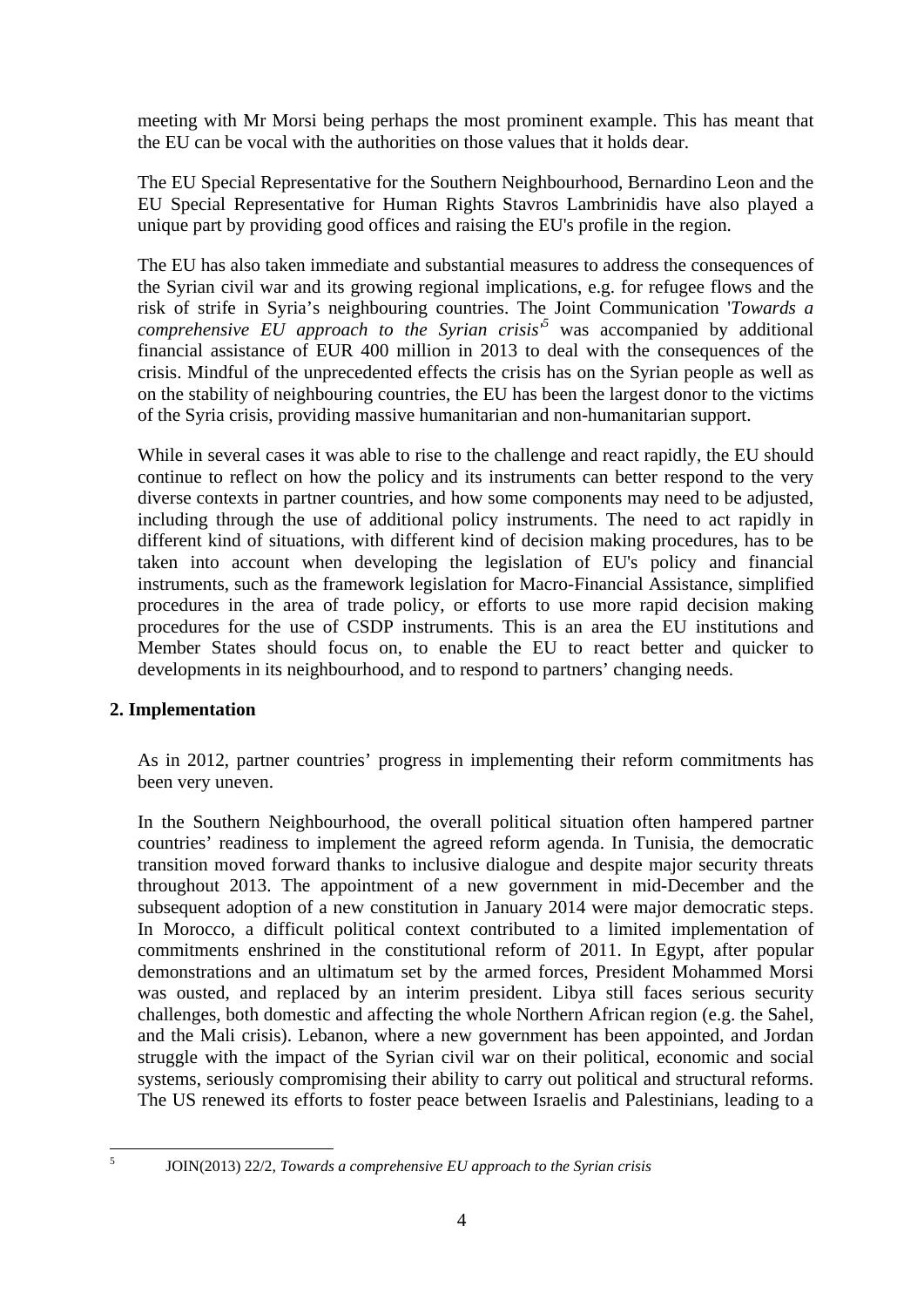resumption of negotiations in July with the aim of reaching an agreement on all final status issues within nine months.

In the eastern ENP countries, while democratic structures are getting stronger in some countries, wide-ranging reforms were sometimes prevented or slowed by vested political or economic interests. Moldova and Georgia have concluded the negotiations and initialled the Association Agreements including Deep and Comprehensive Free Trade Areas (AA/DCFTA), made progress in political and judicial reforms, and continued the reforms to prepare for the implementation of the AA/DCFTAs. However, the political crisis in Moldova at the beginning of 2013 highlighted the vulnerability of some of the state institutions to vested interests, the limits of the constitutional system of checks and balances, and the still fragile nature of the reform achievements. Georgian elections in autumn 2013 marked its second democratic transition of power in the last 18 months, and a significant constitutional shift from a semi-presidential to a parliamentary system. Armenia held presidential elections in February 2013 which, despite remaining violations, were seen as generally well administered and respectful of fundamental freedoms. Armenia had negotiated an AA/DCFTA but did not initial it after its decision to join the Eurasian Customs Union. Ukraine's reform process got entirely stalled following the suspension of the preparations for signing the Association Agreement. This suspension sparked massive civil protests (so-called "Euromaidan") in support of political association and economic integration with the EU. Azerbaijan needs to make further efforts in upholding fundamental rights and freedoms. Belarus made no progress in political reforms.

#### **Individual countries' implementation of key recommendations made in 2013**

**Armenia** addressed some of the key recommendations. It established a working group to submit proposals in response to the OSCE/ODIHR recommendations on elections. It took some action against high-level corruption, but the Ethics Commission was still not effective. It continued developing the 'regulatory guillotine' programme that is expected to reduce the administrative burden as well as opportunities for corruption. It established a new Interagency Commission on the implementation of the Human Rights Protection National Strategy. It adopted amendments to the law on alternative military service and a law on equal rights and opportunities for men and women. There were limited developments regarding reforms in the public administration and some measures were taken to reform the judiciary and to advance sectoral reforms and regulatory approximation to the EU *acquis*.

**Azerbaijan** acted on some of the key recommendations. It partly addressed public financial management issues and took measures to fight corruption.

**Georgia** acted on most of the key recommendations issued in last year's ENP progress report. It delivered presidential elections in line with international standards. It continued to reform the justice system and advanced sectoral reforms and regulatory approximation to the EU *acquis*. It actively participated in the Geneva discussions and took measures to improve the living conditions of internally displaced persons (IDPs), with the support of the EU; it also renewed its commitment to a genuine engagement with the breakaway regions.

**Moldova** addressed many of the key recommendations contained in last year's ENP progress report. It completed the implementation of the visa liberalisation action plan; took forward judicial and law enforcement reforms; started restructuring the anti-corruption framework; stepped up its implementation of the human rights action plan and the action plan in support of the Roma people; maintained its dialogue with Tiraspol; and continued with challenging regulatory and sectoral reforms.

**Ukraine** partly addressed some of the recommendations of the last progress report related with the electoral law and practice and the judiciary, but the suspension of preparations for signature of the AA/DCFTA stalled the reform process.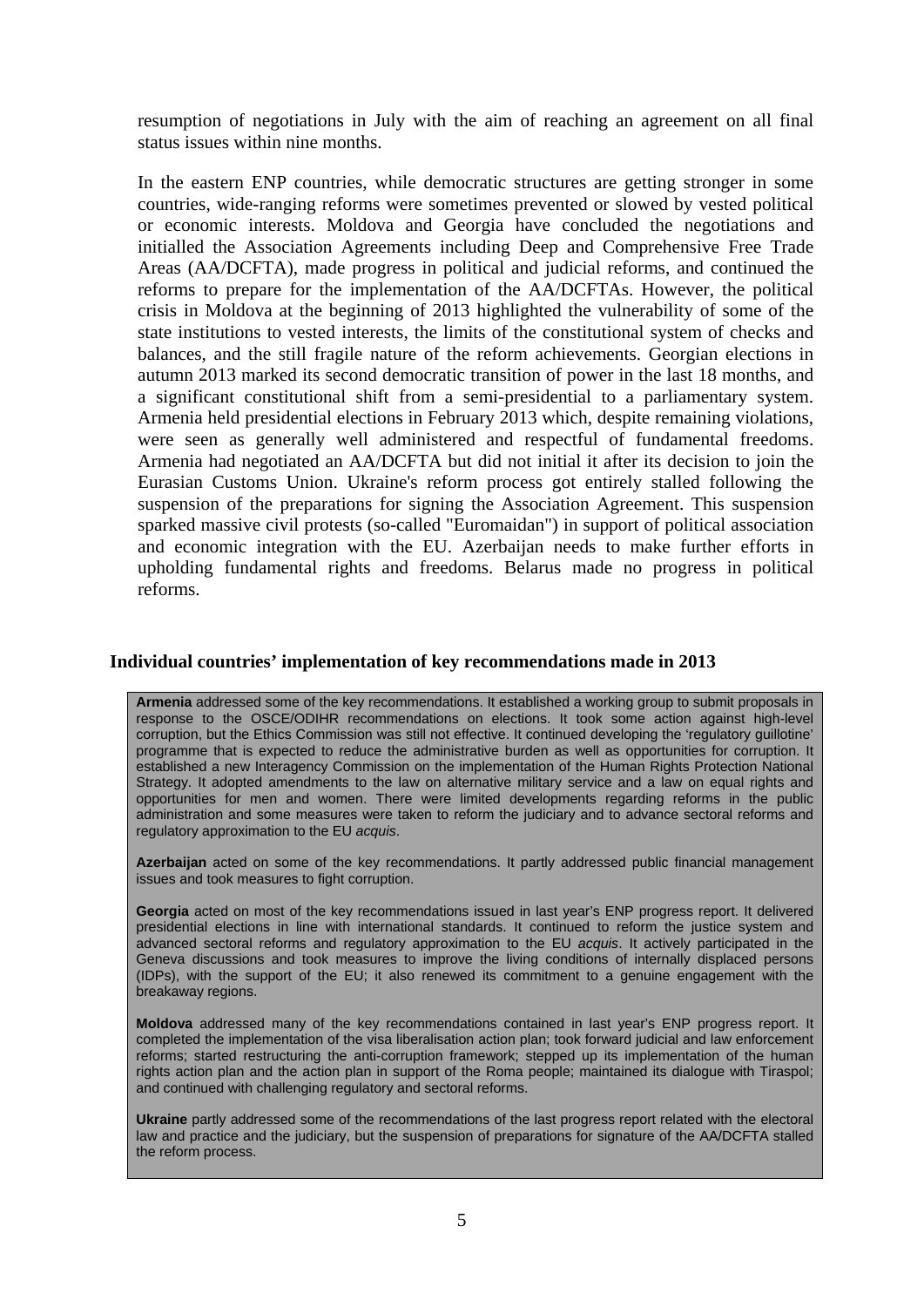Due to political events, **Egypt** did not address the key recommendations contained in last year's ENP progress report with the exception of the signature of the regional Convention on pan-Euro-Mediterranean preferential rules of origin. Therefore, most of the recommendations are still pertinent.

**Israel** addressed some of the key recommendations from last year report. The regional Convention on pan-European rules of origin was signed as well as the EU-Israel comprehensive civil aviation agreement, and the ACAA came into force.

**Jordan** acted upon a number of key recommendations contained in last year's ENP progress report, notably the adoption of an anti-corruption strategy and the ratification of the regional Convention on pan-Euro-Mediterranean preferential rules of origin.

**Lebanon** took up several of the recommendations contained in the 2012 Progress Report, including limited progress towards ACAA negotiations as well as drafting legislation on public procurement, fight against corruption, and migrant workers. That legislation, however, was not adopted by parliament.

**Morocco** addressed a majority of the key recommendations. The Committee of Ministers approved the government's plan for equality and the draft law creating an authority for equality and the fight against discrimination (APALD). Progress was also made on the anti-corruption framework (i.e. the status of the relevant authority). The national justice reform charter was published and two related organic laws were drafted. In addition, negotiations on a DCFTA started and preparations for an ACAA agreement remained on track.

**Palestine***:* The Palestinian Authority signed the regional Convention on pan-Euro-Mediterranean preferential rules of origin, thus implementing one of the recommendations of last year's ENP progress report. Nevertheless, most of the key recommendations made in the report have yet to be addressed, and remain valid.

**Tunisia** delivered mostly on recommendations relating to the consolidation of democracy (adopting a constitution and setting up a legal framework for the prevention of torture, the media, judicial independence, anti-corruption measures, and transitional justice) and preparations for the next elections (appointing members of the superior independent elections instance). On its bilateral commitments, it made progress towards a partnership for mobility. Tunisia has also signed the regional Convention on pan-Euro-Mediterranean preferential rules of origin.

The High Representative, the Commission and EU Delegations in partner countries stepped up efforts to communicate the policy to partner countries and the public. For the Eastern Partnership, the EU launched a 'visibility strategy' in 2013. This strategy is intended to ensure that those who will be affected by and who stand to benefit from the Eastern Partnership are properly informed not only of the expected long-term benefits, but of the concrete changes the policy will bring to their countries. Covering all countries of the ENP, the European Neighbourhood Info Centre web portal [\(www.enpi-info.eu\)](http://www.enpi-info.eu/), an online resource which is already in place, provides up-to-date information in four languages on cooperation projects in ENP countries. The Neighbourhood Info Centre is one of components of the ENPI regional communication programme (2011-2013). This programme also covers journalist training and networking, student conferences, media monitoring and opinion polling surveys covering the ENP area.

The main messages of EU communication are that the ENP helps to make Europe and its neighbourhood a better, safer and more prosperous place, and that the ENP improves people's lives, by contributing to more democratic, open and equal societies and to greater prosperity, and by creating networks between the EU and neighbouring countries. The EU also stresses that the ENP benefits everyone, including stakeholders beyond the neighbourhood. Co-ownership and mutual accountability are at the core of the ENP. For example, Association Agreements and DCFTAs with our partner countries also offer opportunities and benefits to the neighbours of the neighbours. Cooperation and the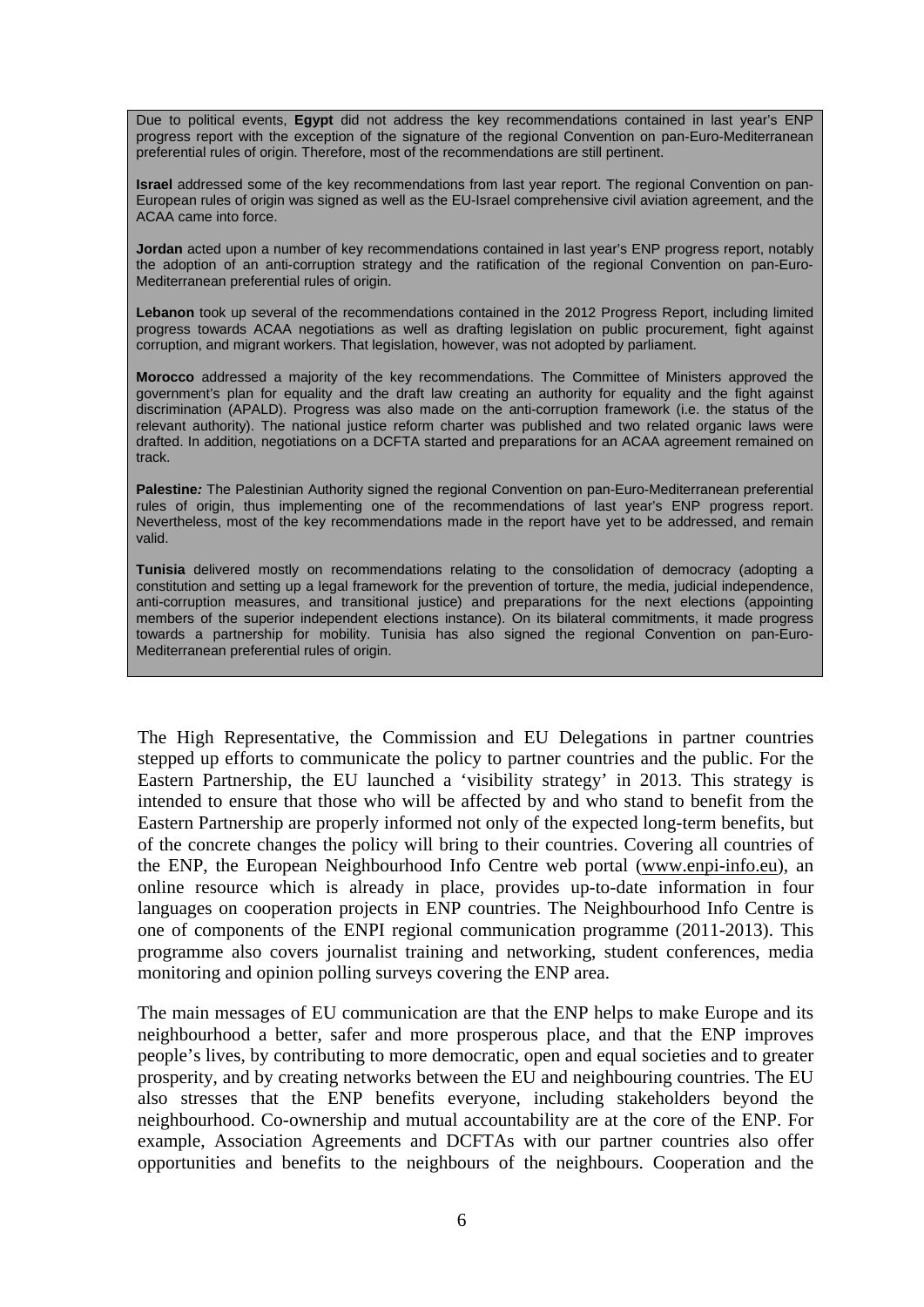creation of networks do not stop at the borders of the ENP partners, but reach beyond them. It is an inclusive policy.

However, there is a case to be made for the EU to explain better the concrete benefits of its initiatives. It will need to ensure that ongoing negotiations are conducted swiftly and that agreements can enter into force as soon as feasible and bring tangible benefits. At the same time, both EU and Member States need to ensure that the policy remains attractive and responds to the needs of their partners. In particular in areas where important policy competences rest with the Member States, the EU needs to work even more closely with its Member States to deliver on its commitment towards its partners.

### *2.1. Deep and sustainable democracy*

Despite efforts and improvements in some areas, the picture in 2013 was rather mixed overall, with some worrying trends. In Georgia, Moldova, Morocco and Tunisia, the authorities showed a clear commitment to reform. Developments throughout the year in Egypt have shown the risks and pitfalls a democratic transition can run into when the process is conducted in a non-inclusive, partisan manner.

Only a few **elections** were held in neighbourhood countries in 2013. The presidential elections in Georgia and, to a lesser extent, Armenia were genuine democratic elections, whereas presidential elections in Azerbaijan did not fully meet international standards. A constitutional referendum was held in Egypt in January 2014. The turn-out was relatively low and little room was left to the opposition during the electoral campaign.

**Fundamental freedoms** are under threat in certain parts of the neighbourhood, but progress in the treatment of minorities, for instance in Moldova, and the adoption of a new constitution in January 2014 in Tunisia are paving the way for greater respect for the rule of law and, as a consequence, for democracy and fundamental freedoms, in those countries.

In a number of countries, no improvements were made, and restrictions of **freedom of assembly and association** were maintained. In Egypt, over 1300 people died following the dispersal of protests by the security forces in 2013 and a new law restricted freedom assembly while a draft law on associations contains also restrictive provisions. These will have to be brought into compliance with the newly adopted constitution. In Armenia, the Ombudsman highlighted failure to prosecute police perpetrators of violence against peaceful protesters, and labour and trade-unions' rights face restrictions. In Azerbaijan involvement in any 'legally banned assembly' can now lead to two years of imprisonment under the new criminal code. In Algeria, the law on associations contains problematic provisions and its implementation remains very controversial; Israel maintains restrictions on freedom of assembly. In Palestine, a draft law might worsen the situation of trade unions in the Gaza Strip. Where freedom of association is lacking, the protection and promotion of **collective rights** are affected.

In Ukraine, reports of police intimidation of journalists became more frequent in 2013 and early 2014. There were some positive developments in Moldova and Georgia. In Tunisia, emblematic cases concerning activists showed that despite profound positive change, **freedom of speech** was still not guaranteed. Similar cases occurred in Morocco.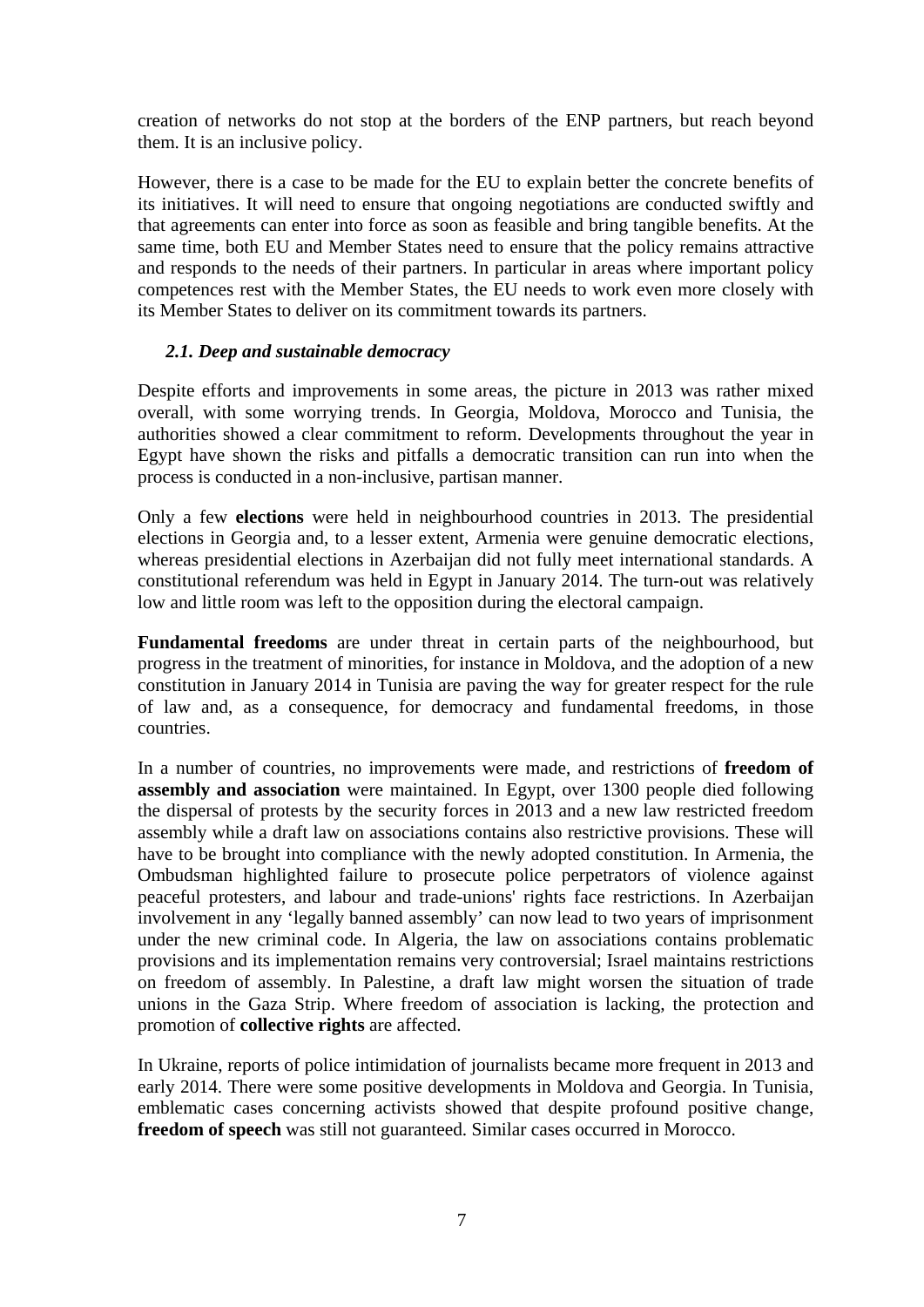In Belarus, the situation as regards upholding human rights, the rule of law and democratic principles remained of concern.

**Justice** systems across the region need further reform. In several countries, the independence of the judiciary is still not fully guaranteed. In Egypt, as in Israel, Lebanon and Jordan, civilians can still be tried in military courts. Nevertheless, judicial reform to strengthen the rule of law is under way in Georgia, Moldova, Morocco and Ukraine. The adoption of a new constitution in Tunisia in January 2014 also paves the way for the separation of powers and the rule of law.

**Torture and ill-treatment** in prisons persists, to differing degrees, across the neighbourhood. Nevertheless, the first and very symbolic measure voted by the Tunisia Constituent National Assembly when its suspension ended in October 2013 was a national mechanism to prevent torture.

Some progress in the fight against **corruption** was made in the legal frameworks of Moldova, Ukraine, Georgia, and Morocco, which still need to be implemented. Other countries like Lebanon, Armenia, and Azerbaijan still lack strong and effective anticorruption institutions and mechanisms.

The need to reform the **police** in order to restore public confidence and accountability is a shared concern across the neighbourhood. Human rights are still not upheld in prisons or by the police and army in several countries.

Countries in the neighbourhood show persistent signs of **social divisions**, reflecting discrimination against women and minorities. **Gender-based violence**, and discrimination on grounds of sexual orientation against the lesbian, gay, bisexual, transgender and intersex (LGBTI) community, is of increasing concern, with the exception of Israel where there is no legal discrimination based on sexual orientation.

The rights of persons belonging to **minorities** are challenged in most of the neighbourhood countries. The spectrum of exclusion extends from increasing violence and hate speech in political life against minorities in Armenia, Ukraine, Palestine and Israel to sectarian fighting during all of 2013 in Egypt.

Discrimination and violence against **children** are largely ignored despite being a problem in many countries of the neighbourhood, particularly those in conflict or crisis. Growing numbers of children are dropping out of school, or cannot get access to education, thereby being deprived of future opportunities. This trend further compounds the existing problem of large numbers of young people facing numerous obstacles to equitable access to decent employment and livelihoods.

### *2.2 Support for civil society*

Willingness to reform cannot be imposed from outside and the expectation for reform must come from within societies. By engaging directly with people, opening travel and study opportunities for citizens (even unilaterally), and promoting networking between communities (business, research, universities, arts, culture, etc.), and supporting civil society, EU policy can act as a catalyst in this process.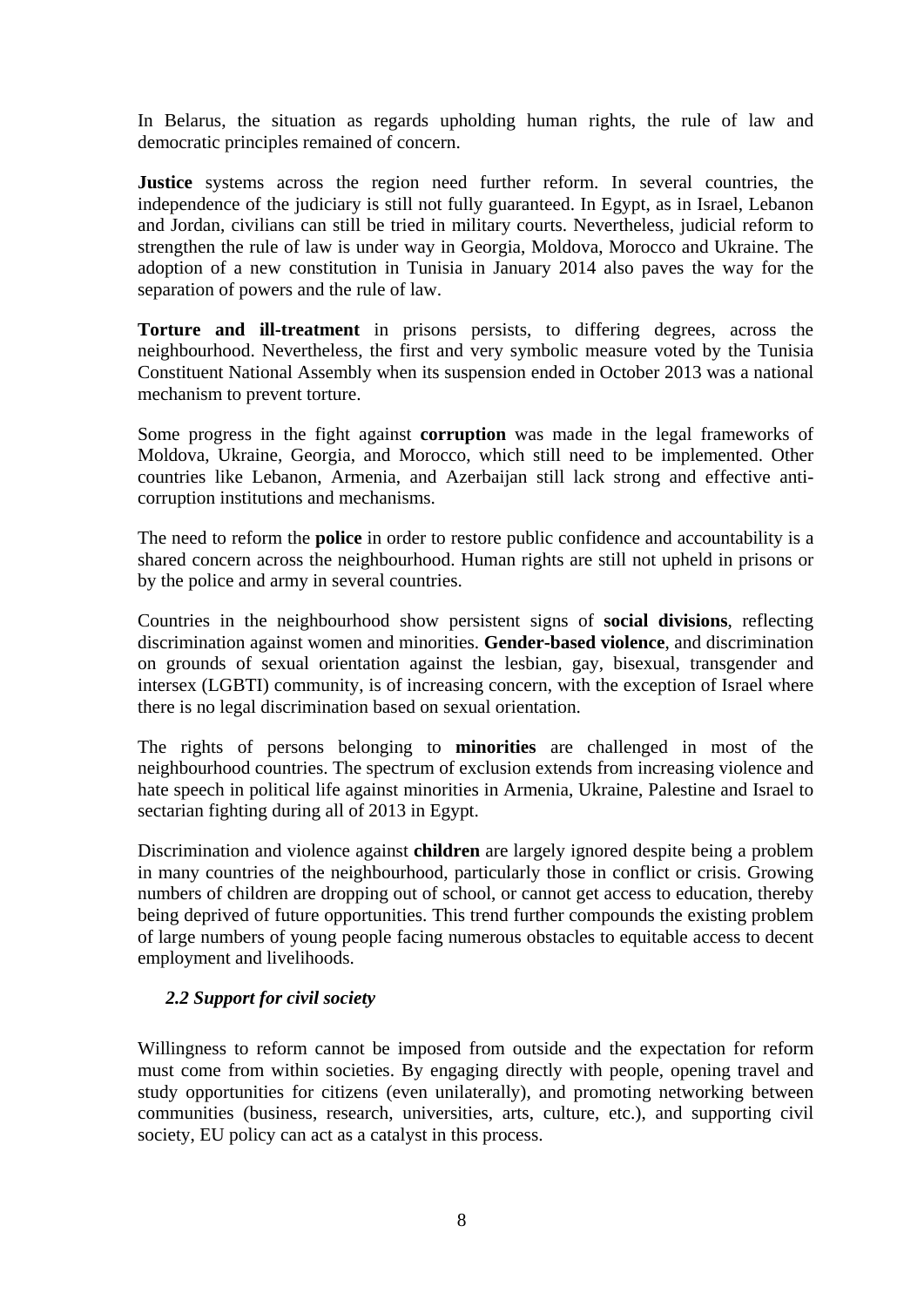The revised ENP set out the EU's commitment to a strong partnership with societies, and considerably strengthened the tools at the disposal of the EU to engage with, and support , civil society in the ENP regions.

Consultations of civil society organisations have become a structural element of EU cooperation in Neighbourhood countries. Civil society is regularly consulted on policy elements as well as on operational issues in the preparation and programming of EU financial support. The Civil Society Forum National Platforms in EaP countries offer a unique opportunity for civil society organisations to debate EaP priorities, provide input on progress on the implementation of jointly agreed reforms in the areas of democracy, good governance and economic development.

In the Southern Neighbourhood, civil society plays a key role in several countries in the implementation of social programmes funded by the EU (literacy programmes, care for children, gender equality, etc.). Efforts have also been made to establish a structured dialogue between civil society, the authorities and the EU at regional level.

Throughout 2014, EU Delegations in ENP countries will develop country roadmaps for engagement with civil society. The purpose of the roadmaps will be to develop a common strategic framework for EU Delegations and Member states engagement with civil society at country level. The EU will also continue to strengthen its direct support to civil society and social partners, to empower citizens to express their concerns, contribute to policy making, and hold governments to account.

### *2.3. Sustainable economic and social development*

Across both the Eastern and the Southern Neighbourhoods, the economic environment has remained challenging. Economic growth in most partner countries remained weak, as a result not only of the recession in the euro area and weak growth in Russia, but also of the lack of progress on structural reform.

The EU has continued to strengthen the macroeconomic dialogues with all of its neighbours both to the east and south except Libya and Syria. They are useful for maintaining an open exchange of views on domestic economic and financial developments both in partner countries and in the EU, on the policy challenges facing the neighbourhood and on cooperation between the EU and its neighbours. They are also useful for reviewing the implementation of the economic reform priorities set in the ENP Association Agendas and Action Plans.

In addition to macroeconomic dialogues, the Commission holds discussions on economic policy with partner countries that benefit from EU Macro-Financial Assistance (MFA). MFA is designed to financially support partner countries while they address macroeconomic imbalances and implement growth-oriented structural reform. In 2013, the EU was preparing new programmes for Jordan and Tunisia, in addition to the existing programmes for Georgia and Ukraine. There were no disbursements under the MFA to Ukraine in 2013 as there is no IMF arrangement in place for this country. Armenia submitted a request for an MFA programme in February 2013 and the Commission is currently considering a proposal.

As a result of delayed economic recovery, together with a lack of structural reforms and improvements to the business and investment environment, socio-economic challenges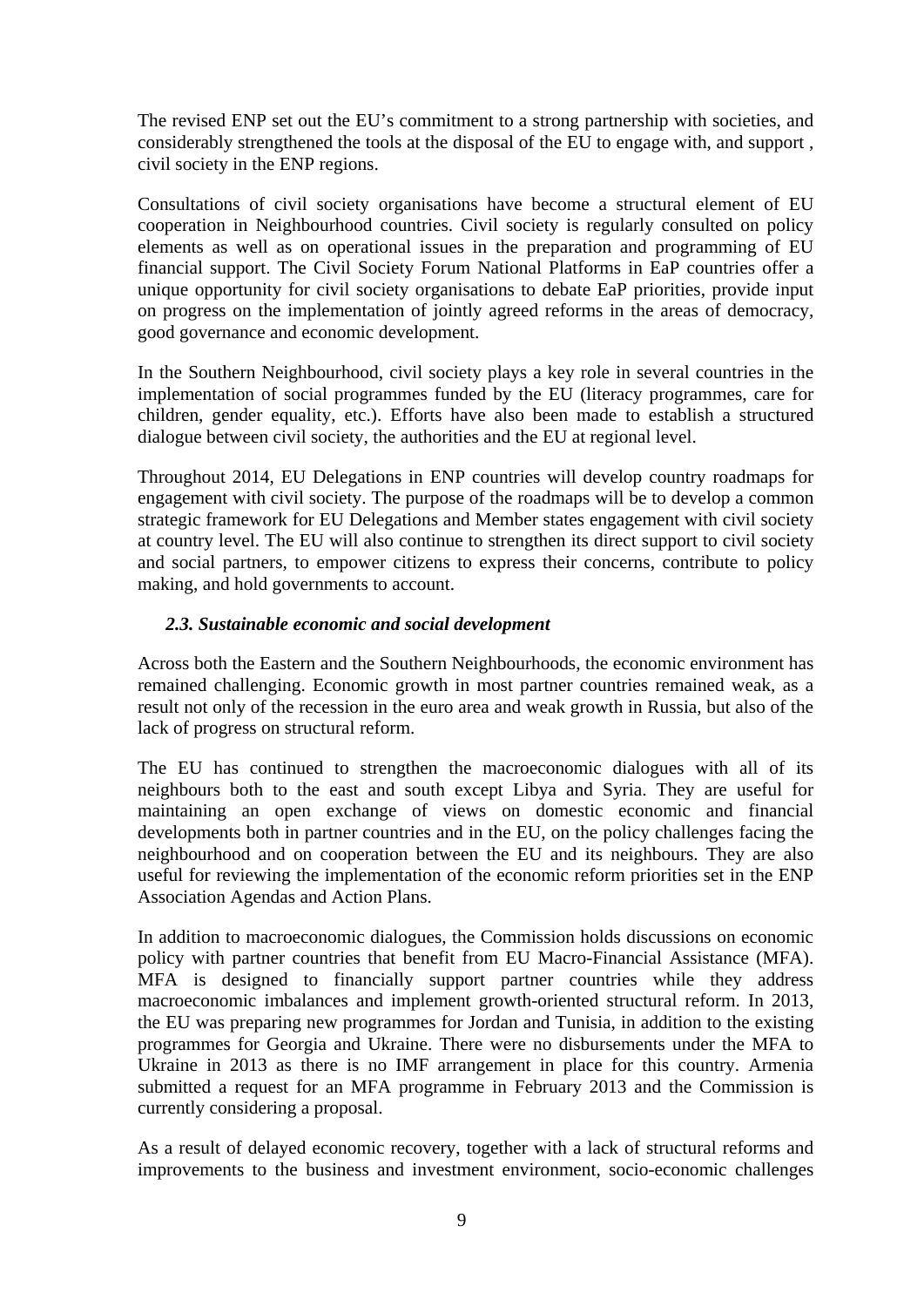remain daunting. High unemployment remains a particular challenge in the south, where wage incomes have also continued to stagnate or decline in real terms. Poverty also affects sizeable parts of the population in most ENP partner countries, particularly in rural areas. Children are particularly vulnerable and affected. The EU has continued to support measures to improve social protection, reduce poverty and create jobs.

EU cooperation with ENP partners has long emphasised private-sector development — a key to inclusive economic growth and job creation. Developing a vibrant private sector, in particular by fostering small and medium-sized enterprises, can support better governance and democracy. A stronger private sector also strengthens the constituency for democratic reforms through the creation of a middle class.

Corruption has been identified as a major obstacle to investment and business, both in eastern and southern ENP countries. Decoupling the private sector and economic benefits from vested interests and political office, along with improving access to justice, is essential if economic dynamism, investment and entrepreneurship are to flourish to create the jobs needed.

The EU supports inclusive economic development, and in particular private-sector development, and employment, through SME development, infrastructure development, support for job training and entrepreneurship through a range of policy initiatives, and financial support.

DCFTAs, which have been, or are being, negotiated with a number of ENP partners can, beyond liberalising trade, be powerful tools in improving transparency and the regulatory framework in general. The ENP Action Plans agreed with partners involve significant work in areas such as enterprise policy and technical regulations and standards.

In the Southern Neighbourhood, Euro-Mediterranean industrial cooperation has long provided a framework for developing enterprise policy based on the Euro-Mediterranean Charter for Enterprise, which is currently being assessed and revised to also incorporate components of the Small Business Act for Europe (SBA)<sup>6</sup>. Several ENP partner countries have adopted reference documents inspired by the SBA, to stimulate entrepreneurship and favourable business conditions to create growth and jobs. In the Eastern Partnership region, the first SBA Assessment was concluded in 2012. The recommendations provided were considered very useful by partner countries and are currently being implemented in the majority of countries. A second assessment – to monitor progress in implementation – will commence in the first half of 2014.

### *2.4. Strengthening trade ties*

<u>.</u>

The EU remains the main trading partner for almost all ENP partners.

Association Agreements including DCFTAs with Moldova, Georgia and Armenia were finalised (Armenia has since turned towards the Eurasian Customs Union which is incompatible with signing an AA/DCFTA with the EU). Ukraine decided to suspend preparations for the signature of the Association Agreement/DCFTA, citing concerns about the potential impact of this agreement on its economy and on its economic relations

<sup>6</sup> COM(2008) 394 final, *"Think Small First". A "Small Business Act" for Europe*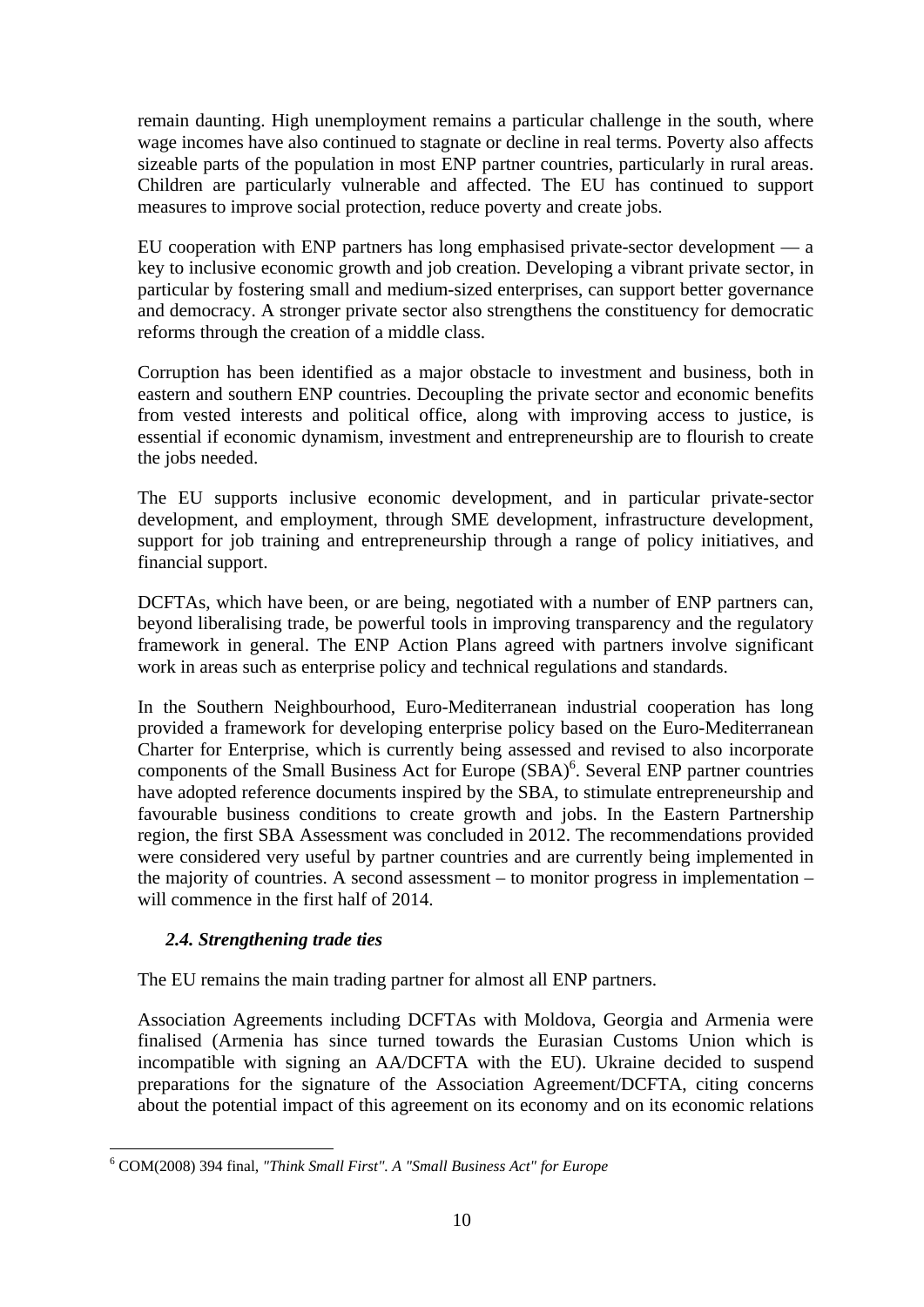with Russia. In the south, Morocco started negotiations on a DCFTA. Preparations with Tunisia advanced, but political uncertainty delayed the start of negotiations. Jordan continued preparations which are also well advanced. A first meeting of a dialogue on the DCFTA with Egypt took place in June 2013, but following the political turmoil over the summer and the change of government, no further progress was made in 2013.

Work on the **Agreements on Conformity Assessment and Acceptance of Industrial Products** (ACAAs) progressed with some partners. The ACAA with Israel entered into force in January 2013. Preparatory work on similar agreements continued in the other Southern Mediterranean partners with varying degrees of progress. These agreements are powerful instruments for economic integration with the EU. The partner countries are adapting their legislation and standards to the EU *acquis* in priority industrial sectors where there is EU legislation, together with their standardisation, accreditation, conformity assessment, metrology and market surveillance entities. In specific sectors chosen by partners, they can trade with the EU under the same terms as EU Member States trade with each other.

## *2.5. Migration and mobility*

There were crucial developments in cooperation on freedom, security and justice (FSJ) in 2013, most notably concerning mobility and migration. **Visa liberalisation action plans** (VLAPs) continued to be used by Ukraine and Moldova as instruments of deep and structural reform for the broader FSJ sector, and both countries made substantial progress in implementing their VLAPs. The Commission proposal to move Moldova to the positive list under Regulation 539/2001 and grant Moldovan citizens who are holders of biometric passports visa-free travel to the Schengen area was agreed to by the European Parliament and approved by the Council in March 2014 .

This development is a major step in the area of people-to-people contacts, creating positive momentum for other EaP partners. After presenting its VLAP in February, Georgia made very good progress in implementing the first-phase benchmarks. The **EU-Azerbaijan Visa Facilitation Agreement** was signed at the Vilnius Summit in November and the **EU-Azerbaijan Mobility Partnership** in December. The EU-Azerbaijan readmission agreement was initialled in July 2013. Following the EaP Summit in Vilnius, negotiations on visa facilitation and readmission agreements between the EU and Belarus were launched.

Important achievements were recorded in the Southern Neighbourhood. A **Mobility Partnership** between the EU and **Morocco** was signed in June, the first with a southern ENP partner, and one with **Tunisia** was signed on 3 March 2014. The challenge is now to implement the projects set out in the mobility partnerships. Negotiations on a Mobility Partnership were also opened with **Jordan** in December. The tragic sinking of a migrant vessel off the coast of Lampedusa led the Commission to present a set of proposals<sup>7</sup> which was discussed at the European Council<sup>8</sup> in December, with the aim of boosting EU action to prevent the loss of migrants' lives in the Mediterranean.

 $\frac{1}{7}$ 

8

COM(2013) 869 final on the work of the Task Force Mediterranean,

European Council 19/20 December 2013, Conclusions, EUCO 217/13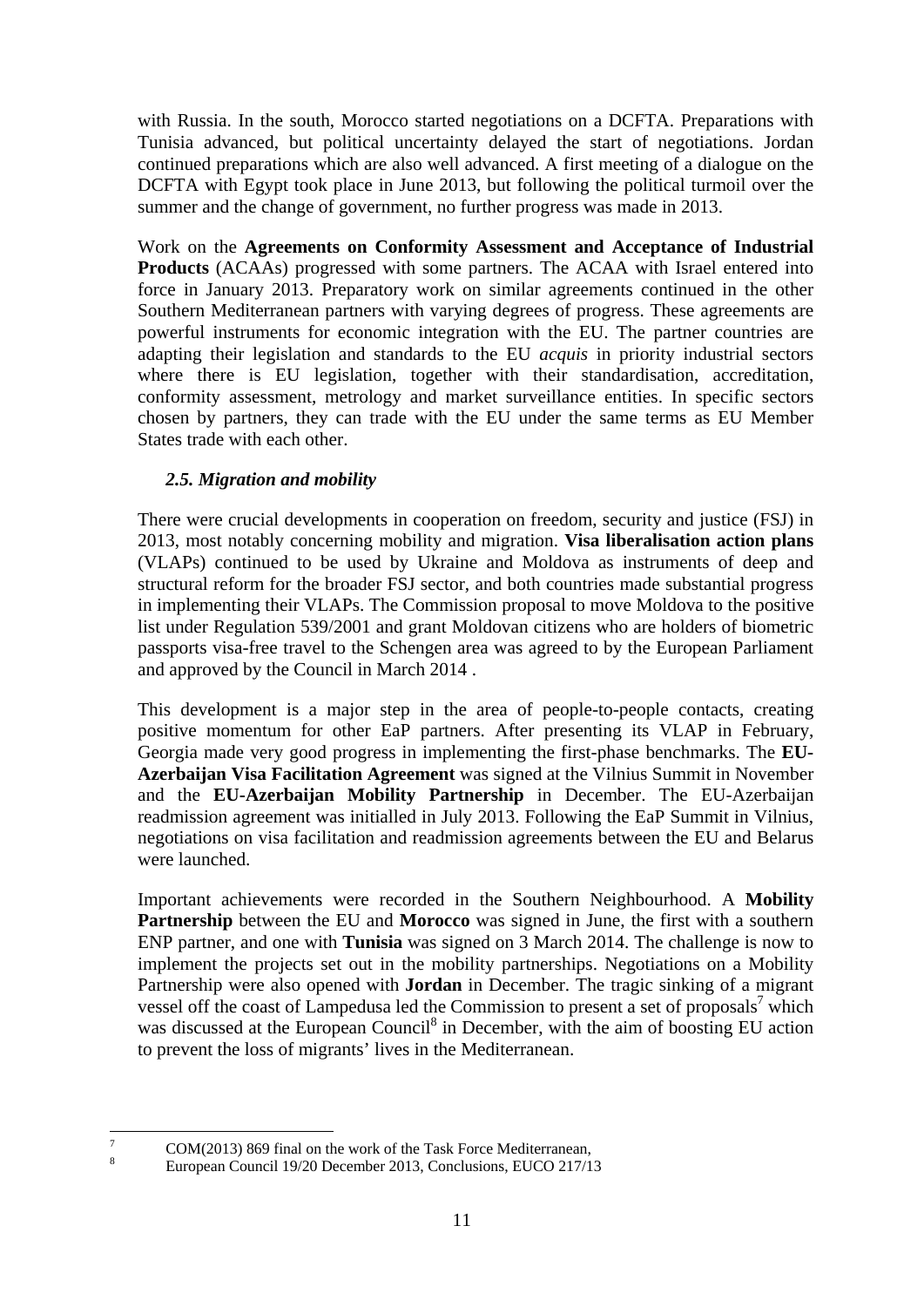Good progress was achieved in the area of **social security coordination** in relation to labour mobility with the Southern partner countries. The technical discussions on the implementation of the provisions from the Association Agreements with Morocco and Israel were completed. Further technical exchanges are needed with Algeria and Tunisia.

### *2.6. Financial support*

EU financial support is important to help partner countries in implementing jointly agreed objectives and their reform agenda. From 2007 to 2013, partners received substantially more funding than initially programmed. Overall, partners have received above EUR 13 billion. This included additional support of EUR 2,6 billion mobilised, inter alia, in response to the establishment of the Eastern Partnership in 2009, the Arab revolutions of 2011 and continuous needs in Palestine and Syria.

In 2013 alone, assistance for the ENP partners from the European Neighbourhood Policy Instrument (ENPI) reached EUR 2,56 billion, the highest annual level over the whole seven-year period. Part of this was the additional incentive-based support (under the SPRING and EaPIC programmes) for the countries most committed to reforms and progressing in the area of deep and sustainable democracy.

The EU also provided substantial resources via the international financial institutions, in particular the EIB and EBRD, notably to small and medium-sized enterprises.

In 2013, the EU has finalised the general overhaul of its financial instruments in the context of the modernised multiannual financial framework for the years 2014-2020, including the European Neighbourhood Instrument. Through this new instrument support to our neighbours becomes faster and more flexible, allowing for increased differentiation and incentives. Despite the financial crisis and a reduced overall EU budget, the level of funding secured for the ENI amounts to EUR 15.4 billion, which underlines the priority the EU gives to the region.

The ENI will provide the bulk of funding to the 16 ENP partners. It provides for greater coherence between policy and financial assistance and lays down mechanisms for applying the incentive-based approach, to encourage reforms in the partner countries, It will provide support through bilateral, multi-country and cross-border cooperation programmes.

### *2.7. Sector cooperation*

The ENP offers to partners a very concrete set of opportunities through sector policies. These cover a broad range of issues. Based on convergence with EU norms and standards, sector policy dialogue and regulatory cooperation are basic elements of the ENP and a practical application of the EU's policy in the neighbourhood. They support reforms aimed at securing well-governed institutions and access to social services for all citizens, creating the right conditions for inclusive economic growth and job creation.

The ENP region saw intense political activity, which set the future course in the areas of **energy** and **transport**. The Energy Community Treaty continued to be the main framework for cooperation with the eastern partners; its Ministerial Council decided to extend the Treaty until 2026 and welcomed Georgia's application for full membership. A list of major energy infrastructure projects was agreed. The adoption of the final investment decision by the Shah Deniz II consortium in December 2013 was a major step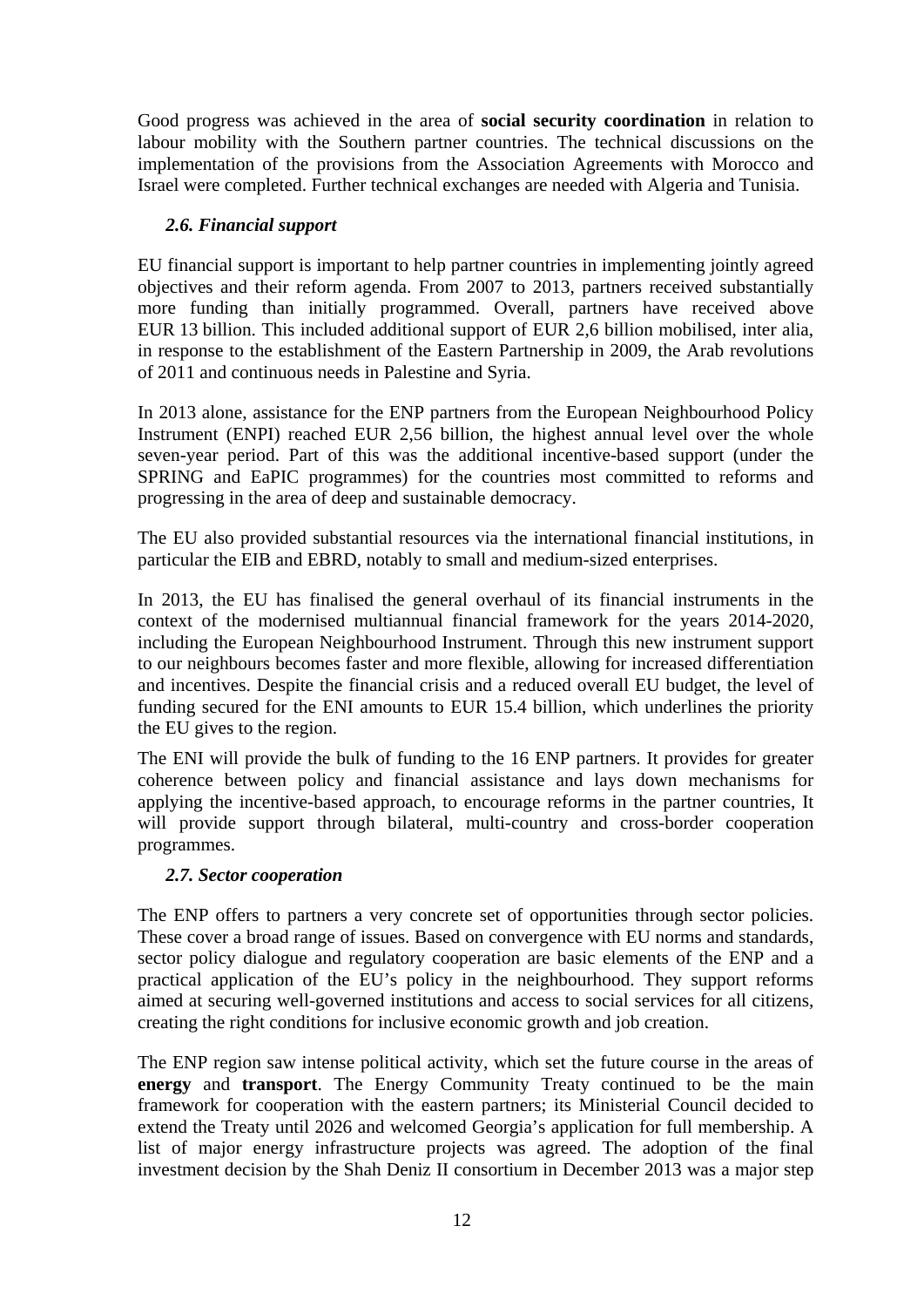to bring forward the Southern Gas Corridor. An EU-Israel comprehensive air services agreement was signed in June. An EU-Ukraine comprehensive air services agreement was initialled to coincide with the Vilnius Summit, and negotiations are being held with Azerbaijan and Tunisia.

Several partners conducted inter-ministerial work on **climate change**, including Jordan's adoption of an integrated climate change policy. The EU launched regional technical assistance projects (Clima East and Clima South). These projects support all partners' efforts to make the transition towards low carbon development and climate resilience. Further policy cooperation will also be needed for negotiations on a new international climate agreement to be concluded in Paris in 2015.

All partner countries are very actively participating in ENP **environment** regional projects, leading to real progress towards more resource-efficient economic development and other policy goals for the sector. The Third Eastern Partnership Summit in Vilnius recognised environment as a priority, with agreement to continue the process of regulatory approximation and policy convergence. Five ENP countries have decided to enhance their cooperation with the European Environment Agency, and an UfM Ministerial meeting on Environment and Climate Change is planned for May 2014.

The establishment with ENP partners of a **Common Knowledge and Innovation Space (CKIS)** advanced further, linking up the EU and partners through policy dialogue, national and regional capacity building, cooperation on research and innovation and increased mobility for researchers. A new, dedicated Panel on Research and Innovation was created under the EaP, while cooperation in the Southern Neighbourhood continued in the framework of the Monitoring Committee for Euro-Mediterranean Cooperation in Research and Technological Development under the UfM. Armenia, Israel and Moldova formally asked to be associated to the EU's Horizon 2020 programme for research and innovation, so as to make full use of the opportunities offered by the EU's biggest ever programme on research. Negotiations with Israel on association with the programme were completed in December 2013, while formal talks with Moldova started in January 2014.

**Education, youth** and **culture** continued to be a feature of cooperation between the EU and ENP partners, with the exchange of 3175 students and academics under Erasmus Mundus. As a result of a dedicated window for students from Southern Mediterranean partner countries, in 2013 the highest ever number of students from these countries received a scholarship to obtain their degree in the EU. The Education Ministers session of the Eastern Partnership dialogue held in Yerevan highlighted the achievements of previous academic cooperation programmes and endorsed the objectives of the new Erasmus+ programme. More than 9600 young people and youth workers from neighbouring countries and 710 volunteers could benefit from the Youth in Action programme. The first EaP Ministerial Conference on Culture reaffirmed the role of culture in human and socio-economic development.

The European Neighbourhood Programme for **Agriculture** and **Rural Development** (ENPARD), part of the EU's commitment to growth and stability in the neighbourhood, recognises the importance of agriculture for food security, sustainable development and job creation in rural areas. The ENPARD involves a participatory method of policy formulation. It fits well with the broader challenges faced in ENP countries but will require sustained political support if it is to be carried through in practice. Implementation of ENPARD will start in Morocco, Algeria and Tunisia in 2014. The first meeting of the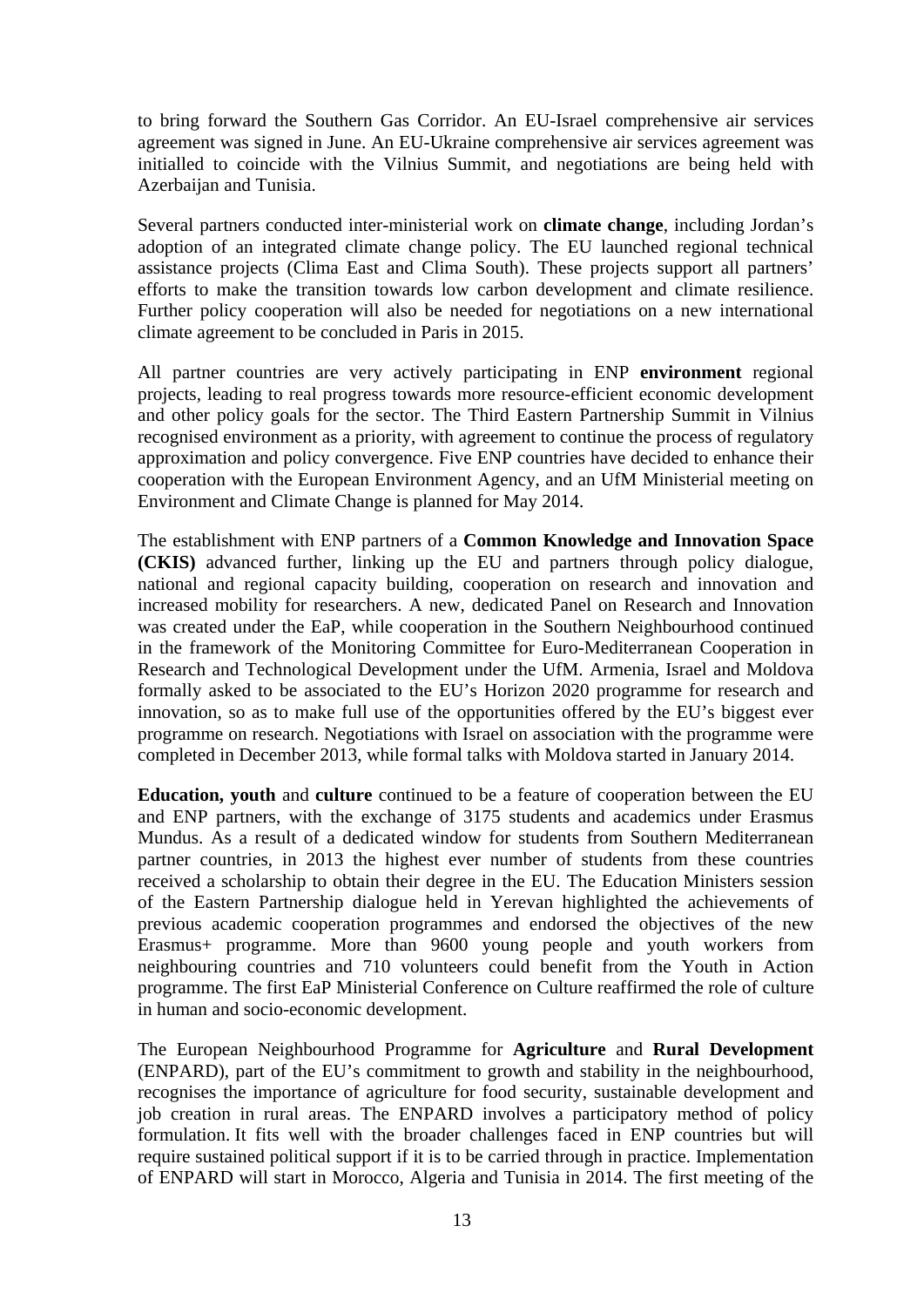Panel on Agriculture and Rural Development under the Eastern Partnership dialogue took place in May 2013 and the second in January 2014. The Eastern Partnership ministerial meeting on agriculture and development with a focus on the implementation on ENPARD was held in Chisinau in January 2014.

**Health** cooperation with southern neighbourhood partners was strengthened through inter alia, the launch of a Mediterranean Programme in Intervention Epidemiology Training for southern neighbours, while eastern neighbours were involved in EU meetings of the HIV/AIDS Think Tank and Civil Society Policy Forum.

The EU continued its constructive cooperation in the area of **integrated maritime policy** with the ENP-Mediterranean partners and initiated a comprehensive dialogue with the Eastern partners from the Black Sea coastal states.

During 2013, the EU adopted a new generation of programmes under its Multiannual Financial Framework 2014-2020; many of these are open to ENP partners. The EU continues, under its strengthened ENP framework, to actively encourage partners to participate in **EU programmes and agencies**.

## *2.8 Security sector reform and conflict resolution*

The EU is supporting reform of the security institutions of former authoritarian regimes into more transparent, accountable and democratically controlled security sectors.

The EU is already involved in several countries in border management, monitoring or advice/support missions, both in the east (EUBAM Moldova, EUMM Georgia) and in the south (EUBAM Libya, and EUBAM Rafah, EUPOL COPPS in Palestine). These missions, mostly conducted under the CSDP, have been complemented by long-term programmes aiming at capacity building and at paving the way to institutional reforms. In the south, cooperation has been already implemented with a number of countries. In Tunisia, a peer review of the police was undertaken by European experts to serve as a basis for defining national strategic orientations. The EU is also supporting the development of a national capability for security and stabilisation in Lebanon.

In the east, partner countries are encouraged to 'reform the security and law enforcement sectors (including the police) and establish democratic control over armed and security forces'.9 For Moldova, reform of security and law enforcement sectors was initiated in 2013, and police and border management will be a focal sector of EU support in the framework of the European neighbourhood instrument (ENI) from 2014 onwards. In addition to the experience of the Eastern Partnership Police Cooperation Programme, a new panel on cooperation in CSDP was set up under the EaP's 'multilateral track' in 2013. This panel will focus on CSDP matters in order to help eastern partners improve their capacity and their contributions to CSDP missions and operations, and to share information among EaP countries, Member States and EU institutions.

The EU also continued to be an active partner in international conflict resolution fora, such as the Geneva International Discussions, the 5+2 talks and continued providing full

-<br>9

See EaP roadmap 2012-2013, SWD(2012) 109 final.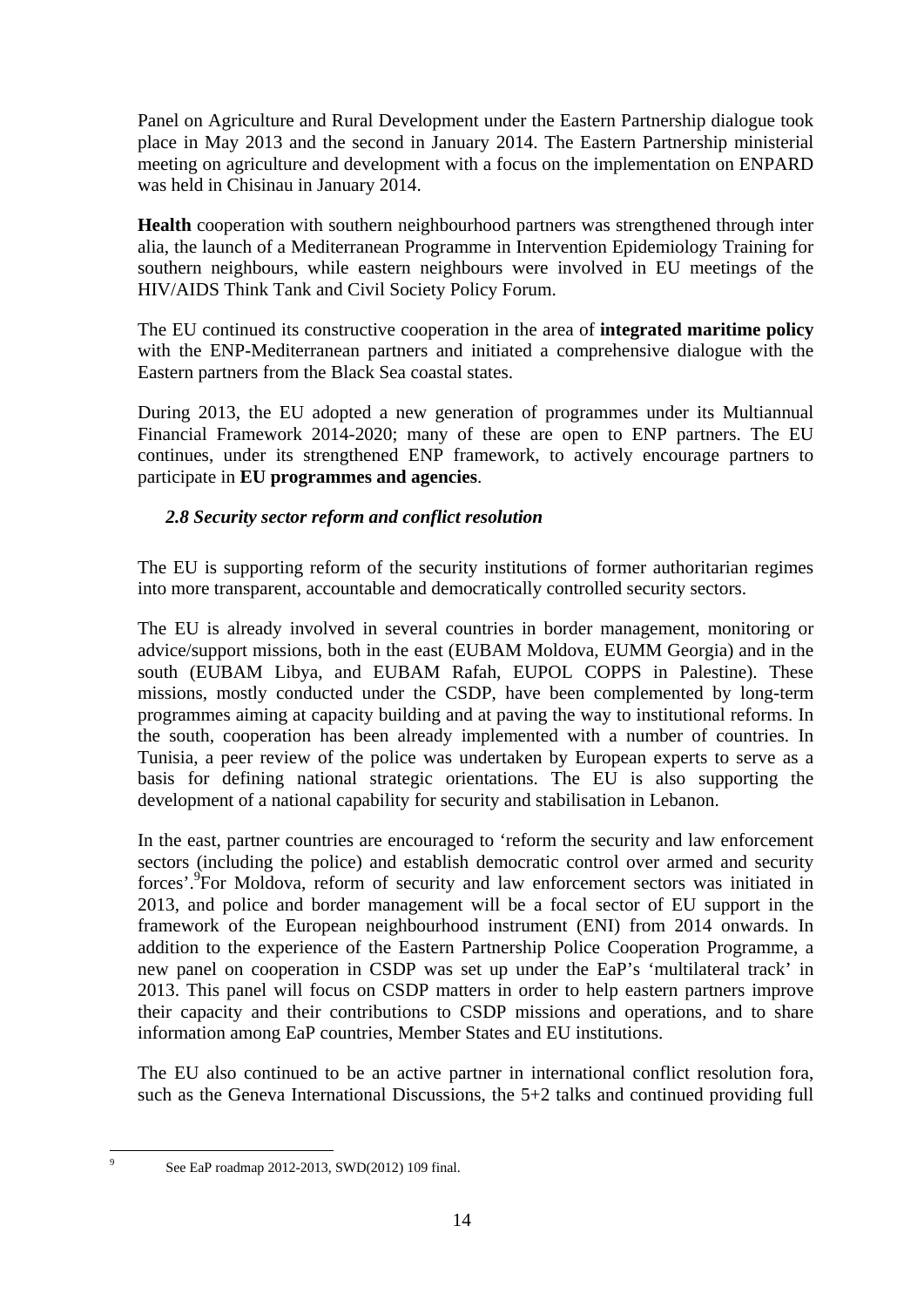support to the OSCE-led Minsk Group. The EU Special Representative for the South Caucasus and the crisis in Georgia facilitated dialogue between the parties.

As regards the Middle East Peace Process, the EU remained fully supportive of the ongoing US-brokered direct negotiations between Israelis and Palestinians and expressed on several occasions its readiness to use all the instruments at its disposal to support the parties' quest for a comprehensive agreement on all final status issues. In the Council Conclusions of December 2013, the EU's foreign ministers agreed to provide an unprecedented package of European political, economic and security support to both parties in the context of a final status agreement. The EU maintained its support for Palestinian institution-building and governance, private-sector development and humanitarian aid. The EU also maintained the EUBAM Rafah Mission's capacity to be redeployed on the Rafah crossing point, once political and security conditions allow.

## **3. Eastern and southern dimensions of the ENP**

# *3.1. Eastern Partnership*

Cooperation between the EU and its eastern European partners — Armenia, Azerbaijan, Belarus, Georgia, the Republic of Moldova and Ukraine — intensified in 2013. Several partner countries took important steps forward in the process of closer political association and economic integration with the EU. A milestone was the Third Eastern Partnership Summit, held in Vilnius, Lithuania on 28-29 November 2013. Vilnius was an occasion to take stock of progress since the Second Eastern Partnership Summit in Warsaw and to chart the way ahead for the next two years. While the next phase of the Eastern Partnership will be marked by greater differentiation in bilateral relations, there is also a need to develop further a common agenda of relevance to all six partner countries. Looking ahead, the multilateral track of the Eastern Partnership will continue to reinforce the goals and objectives of the bilateral track, while encouraging dialogue and cooperation on a common set of issues, as defined in the work programmes of the four thematic EaP platforms. Multilateral ministerial contacts are essential in this regard, and one priority will be the continuation of informal Eastern Partnership dialogues. These meetings have proved to be an excellent means of initiating regular, informal exchanges between foreign ministers both on the Eastern Partnership agenda and on foreign policy issues of common concern thus contributing to increasing political and security policy convergence and effectiveness in the field of foreign policy. Likewise, opportunities for sector-specific ministerial meetings modelled on the transport and justice ministerial meeting that took place in 2013 should be sought.

In its May 2011 communication on the  $ENP<sub>10</sub>$ , the Commission and the High Representative pointed out that the values upon which the European Union is built freedom, democracy, respect for human rights and fundamental freedoms, and the rule of law — are also at the heart of the process of political association and economic integration. These are the same values that are enshrined in Article 2 of the Treaty on European Union and on which Articles 8 and 49 are based.

Priorities for further work over the coming years are detailed in the *2013 Eastern Partnership Implementation Report* annexed to this communication.

 $10<sup>10</sup>$ 

<sup>10</sup> COM(2011) 303, 25.5.2011 *A new response to a changing Neighbourhood.*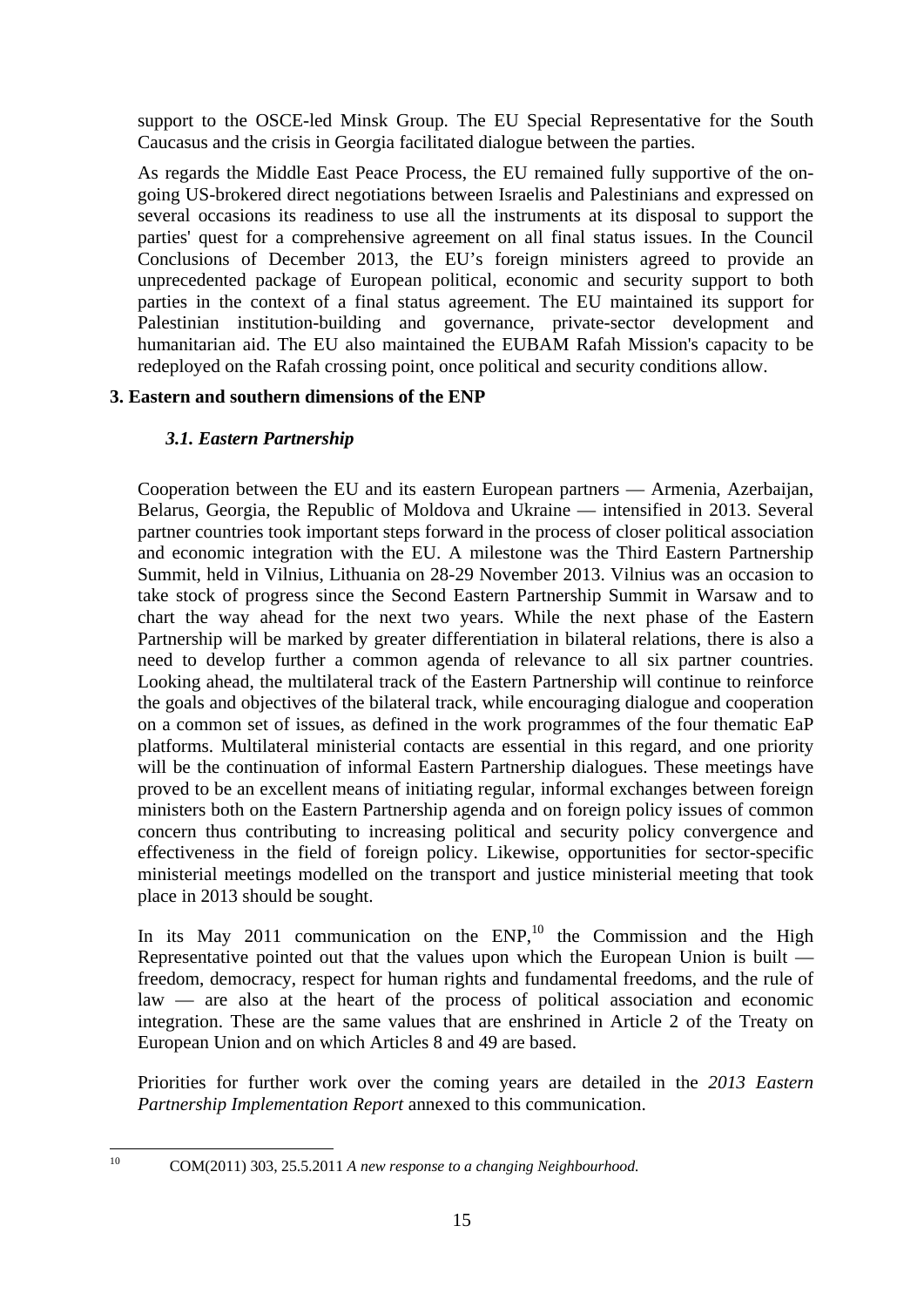### *3.2 Southern Mediterranean partnership for democracy and shared prosperity*

Reacting to historic events in the Arab world in 2011, the EU offered its Mediterranean partners *a partnership for democracy and shared prosperity***.** 11 The Roadmap adopted in 2012 set out objectives to be pursued under the partnership. Its implementation in 2013 has, however, been greatly influenced by the continuously momentous political developments in the Southern Mediterranean.

In political terms, 2013 was dominated by increasingly complex and different situations in the Southern Neighbourhood countries, whose regional integration was further challenged. The ongoing conflict in Syria continued to affect the situation in the whole region, with spill-overs affecting the political stability of some neighbours. The region has faced a flood of refugees with more than 2.5 million having fled Syria for neighbouring countries.

Political and religious polarisation affects many Mediterranean countries, such as Egypt, where the July events led to the ousting of President Morsi. While progress continued to be made on building and strengthening the institutional basis for democracy, in some countries this process was challenged as a result of internal political conflicts. The EU, however, has remained firm in continuing and even strengthening cooperation and assistance to the Southern Mediterranean countries though the mechanisms available under bilateral political dialogues and assistance programmes.

Priorities for further work over the coming years are detailed in the *2013 Partnership for democracy and shared prosperity Implementation Report* annexed to this communication.

### **4. The EU as diplomatic actor and provider of security**

The promotion of stability, security and sustainable development gave rise to the ENP and remains a major EU objective. Security, in the broadest possible sense, demands transparent and accountable governance, respect for fundamental rights and freedoms, and economic and employment prospects.

The EU and its partners in the neighbourhood face long-standing and emerging security challenges within a rapidly changing and complex geostrategic environment. Serious security challenges also include terrorism, and organised crime including smuggling of human beings, drugs, and firearms. The unstable security situation, coupled with a number of 'frozen conflicts' which prevent the EU and its partners from fully reaping the benefits of cooperation under the ENP, underlines the need for the EU to further strengthen its contribution to security in its neighbourhood, thereby also enhancing its own security. This is an area of shared interest for the EU and a number of its partners, even those partners which have so far shown little willingness, or capacity, to fully engage with the EU under the renewed ENP. However, there is a clear need to cooperate more closely in addressing regional security challenges. The EU, and its Member States through bilateral efforts, have a strong role to play based on the EU's comprehensive approach to external conflict and crises, aimed at preventing and managing conflicts and their causes.

<u>.</u>

<sup>11</sup> COM(2011) 200, 8.03.2011 *A partnership for democracy and shared prosperity.*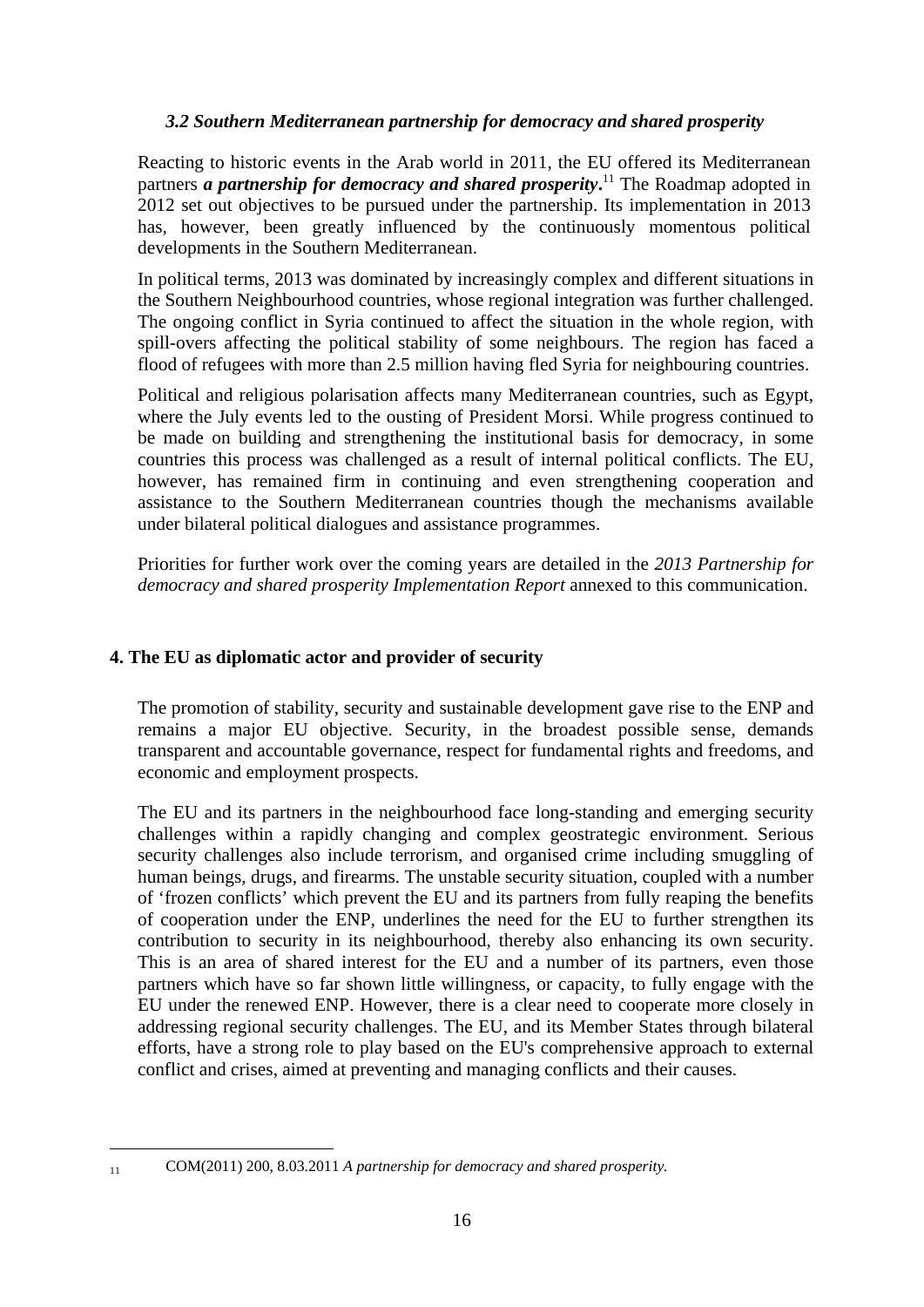Joint crisis management can be strengthened by further encouraging and facilitating partners' participation in CSDP missions. The Framework agreements on participation in CSDP missions (FPAs) the EU has concluded with Ukraine, Moldova and Georgia should be further implemented. Discussions on possible FPAs and possible participation in CSDP missions should continue, in particular with Jordan and Morocco.

In order for the ENP to remain relevant to partners even in the context of sustained, and multiplying, political, economic and security crises, the EU, through the ENP, should seize opportunities for action based on diplomacy, conflict prevention and mediation. Such action should also foster traditional security capabilities e.g. in the areas of military advice and training, police, justice and border management cooperation, and should assist partners, where possible, with implementing their international obligations on broader security challenges under the relevant treaties. In particular, the EU needs to focus more on supporting reforms in the direction of a more transparent, accountable and democratically controlled security sector, to provide an enabling environment for democracy and inclusive growth, both in the east and in the south.

The efficiency and sustainability of EU support require greater consistency between overall strategic and political bilateral objectives, including in the field of CSDP and cooperation with partner countries. The EU's comprehensive approach to external conflict and crises<sup>12</sup> will allow the EU to adapt its response to the specific needs of ENP partners in crisis and post-crisis situations using all its existing policy and financial tools. A more coherent, joined-up, use of the EU's instruments, including Member States' bilateral activities with partners in the neighbourhood, will improve the EU's ability to address both short- and long-term challenges and needs in the region.

### **5. Conclusions**

The ENP is a policy of continuous engagement. The value of the policy does not lie only in the achievements of its individual components (e.g. political reform/democratisation, market integration, better mobility and people-to-people contacts, and sector cooperation). It also anchors countries/societies in transition, and even in crisis situations, to the EU, by proposing a set of values and standards to guide their reform efforts, and generally through the creation of networks linking them to the EU and beyond to other partners. It is a framework — to work towards, and safeguard, democracy, freedom, prosperity and security for both the EU and its partners. While this may require continuous scrutiny of the appropriateness and suitability of the policy and its instruments, there are compelling reasons for it to remain the framework for the EU's relations with its neighbours for the years to come.

At the same time, the EU needs to make efforts to ensure more coherence in EU policy objectives, and will need to further reflect on better ways to prevent crises and respond to fast-changing situations, by adapting its decision making procedures and, if appropriate, using additional policy instruments. The EU and its Member States should focus on how to enable the EU to better react to developments in its neighbourhood, and to respond to partners' changing needs.

 $12$ 

<sup>12</sup> JOIN(2013) 30 final, *The EU's comprehensive approach to external conflict and crises*.